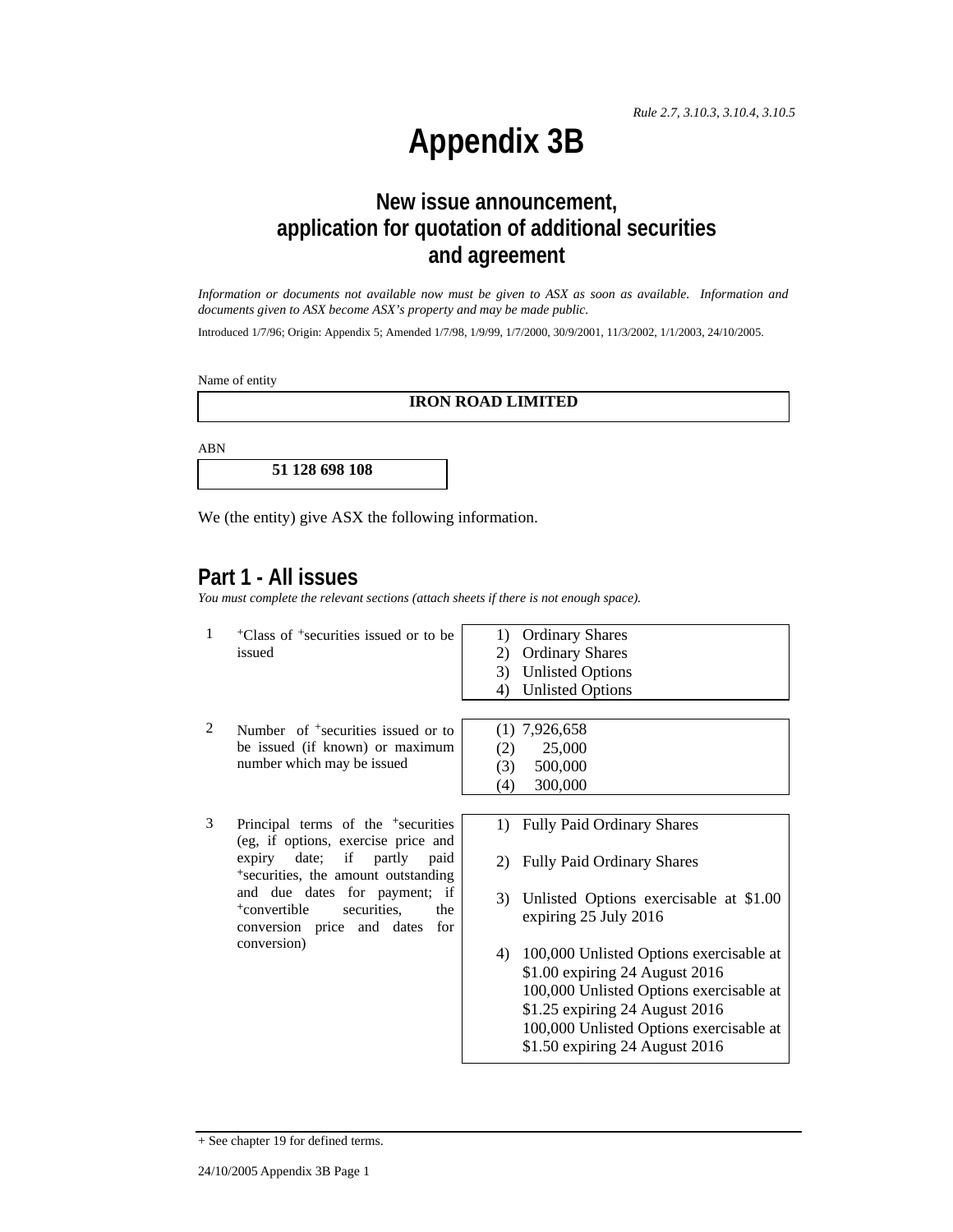| 4 | Do the <sup>+</sup> securities rank equally in all<br>respects from the date of allotment<br>with an existing <sup>+</sup> class of quoted<br>+securities?<br>If the additional securities do not<br>rank equally, please state:<br>the date from which they do<br>$\bullet$<br>which<br>the<br>extent<br>to<br>they<br>$\bullet$<br>participate for the next dividend,<br>(in<br>the<br>case<br>οf<br>trust.<br>a<br>distribution) or interest payment<br>the extent to which they do not<br>rank equally, other than in<br>relation to the next dividend, | 1)<br>2)<br>3)<br>4)     | Yes<br>Yes<br><b>No</b><br>No                                                        |                                                                                                                                                                                                                                                                                                                                                                         |
|---|-------------------------------------------------------------------------------------------------------------------------------------------------------------------------------------------------------------------------------------------------------------------------------------------------------------------------------------------------------------------------------------------------------------------------------------------------------------------------------------------------------------------------------------------------------------|--------------------------|--------------------------------------------------------------------------------------|-------------------------------------------------------------------------------------------------------------------------------------------------------------------------------------------------------------------------------------------------------------------------------------------------------------------------------------------------------------------------|
|   | distribution or interest payment                                                                                                                                                                                                                                                                                                                                                                                                                                                                                                                            |                          |                                                                                      |                                                                                                                                                                                                                                                                                                                                                                         |
| 5 | Issue price or consideration                                                                                                                                                                                                                                                                                                                                                                                                                                                                                                                                | (2)                      | $(1)$ \$7,133,992.20<br>\$22,500.00<br>$(3)$ Nil<br>$(4)$ Nil                        |                                                                                                                                                                                                                                                                                                                                                                         |
| 6 | Purpose of the issue<br>(If issued as consideration for the<br>acquisition of assets, clearly identify<br>those assets)                                                                                                                                                                                                                                                                                                                                                                                                                                     | (1)<br>(2)<br>(3)<br>(4) | feasibility Study<br>feasibility Study<br>Issued pursuant<br>approved by             | Tranche 3 of placement to advance<br>Central Eyre iron Project beyond Pre-<br>Tranche 4 of placement to advance<br>Central Eyre iron Project beyond Pre-<br>Resolution<br>to<br>2<br>shareholders<br>at<br>the<br>General Meeting held on 25 July 2011<br>Issued to employee pursuant to the<br>Company's Employee Share Option<br>Plan as announced on 7 February 2011 |
| 7 | Dates of entering <sup>+</sup> securities into<br>uncertificated holdings or despatch<br>of certificates                                                                                                                                                                                                                                                                                                                                                                                                                                                    |                          | (1) 24 August 2011<br>(2) 25 August 2011<br>(3) 24 August 2011<br>(4) 24 August 2011 |                                                                                                                                                                                                                                                                                                                                                                         |
|   |                                                                                                                                                                                                                                                                                                                                                                                                                                                                                                                                                             |                          |                                                                                      |                                                                                                                                                                                                                                                                                                                                                                         |
|   |                                                                                                                                                                                                                                                                                                                                                                                                                                                                                                                                                             | Number                   |                                                                                      | <sup>+</sup> Class                                                                                                                                                                                                                                                                                                                                                      |
| 8 | <sup>+</sup> class<br>of<br>Number<br>all<br>and<br>+securities<br>quoted<br><b>ASX</b><br>on<br>(including the securities in clause                                                                                                                                                                                                                                                                                                                                                                                                                        | 140,180,238              |                                                                                      | Ordinary shares                                                                                                                                                                                                                                                                                                                                                         |

2 if applicable)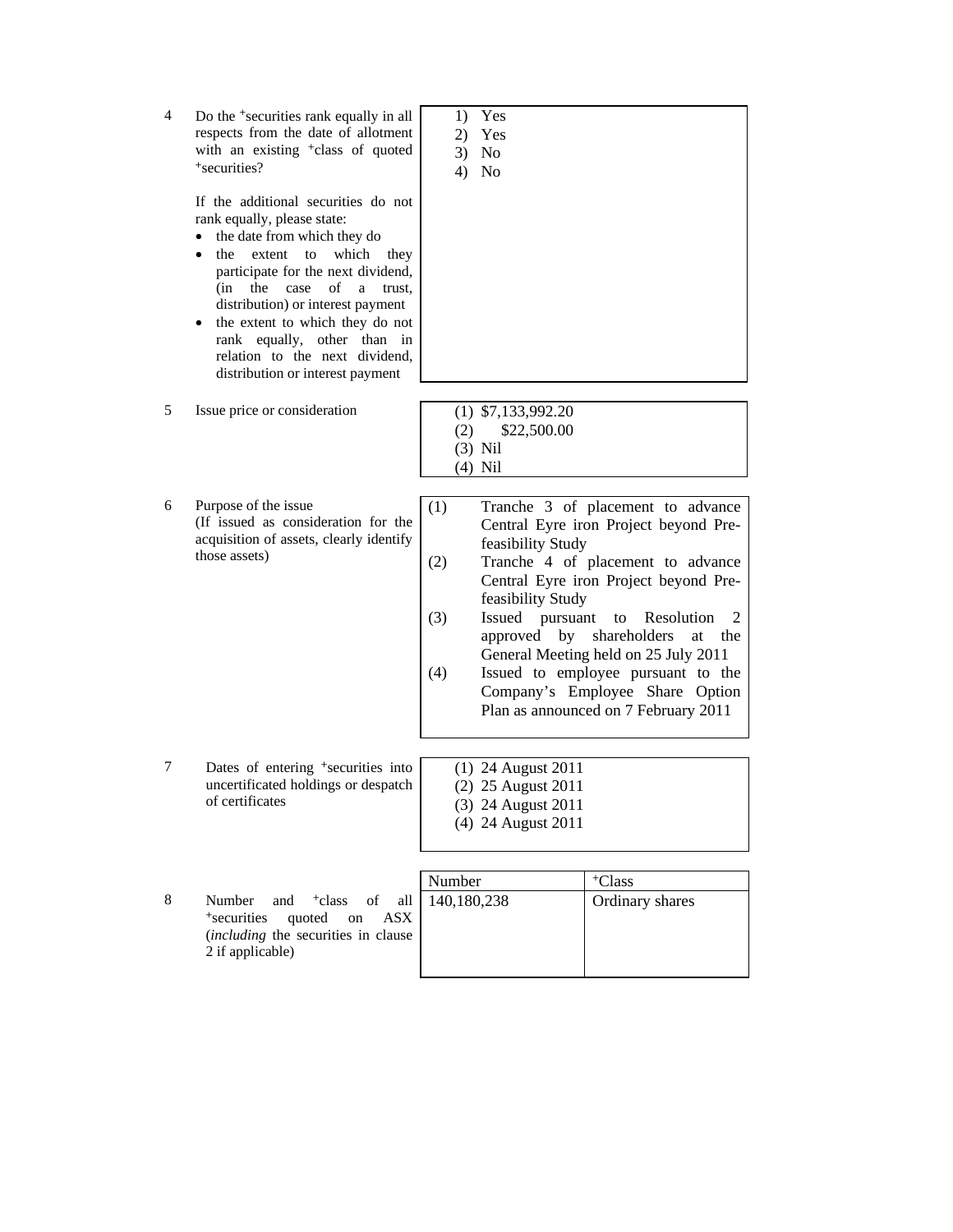|   |                                                                                                                                              | Number    | $^+\mathrm{Class}$                                                  |
|---|----------------------------------------------------------------------------------------------------------------------------------------------|-----------|---------------------------------------------------------------------|
| 9 | Number<br>and<br><sup>+</sup> class<br>of<br>all<br>*securities not quoted on ASX<br>(including the securities in clause<br>2 if applicable) | 7,125,000 | Options exercisable at<br>\$0.20 expiring<br>22<br>January 2013     |
|   |                                                                                                                                              | 7,500,000 | Options exercisable at<br>\$0.35 expiring<br>22<br>January 2013     |
|   |                                                                                                                                              | 2,000,000 | Options exercisable at<br>\$0.20 expiring<br>11<br>March 2013       |
|   |                                                                                                                                              | 3,000,000 | Options exercisable at<br>\$0.35<br>expiring<br>6<br>August 2013    |
|   |                                                                                                                                              | 625,000   | Options exercisable at<br>\$0.20 expiring<br>15<br>December 2014    |
|   |                                                                                                                                              | 625,000   | Options exercisable at<br>\$0.25<br>expiring<br>15<br>December 2014 |
|   |                                                                                                                                              | 625,000   | Options exercisable at<br>\$0.30<br>expiring<br>15<br>December 2014 |
|   |                                                                                                                                              | 625,000   | Options exercisable at<br>\$0.35<br>expiring<br>15<br>December 2014 |
|   |                                                                                                                                              | 500,000   | Options exercisable at<br>\$1.00 expiring 25 July<br>2016           |
|   |                                                                                                                                              | 100,000   | Options exercisable at<br>\$1.00<br>expiring<br>24<br>August 2016   |
|   |                                                                                                                                              | 100,000   | Options exercisable at<br>\$1.25<br>expiring<br>24<br>August 2016   |
|   |                                                                                                                                              | 100,000   | Options exercisable at<br>\$1.25<br>expiring<br>24<br>August 2016   |

<sup>+</sup> See chapter 19 for defined terms.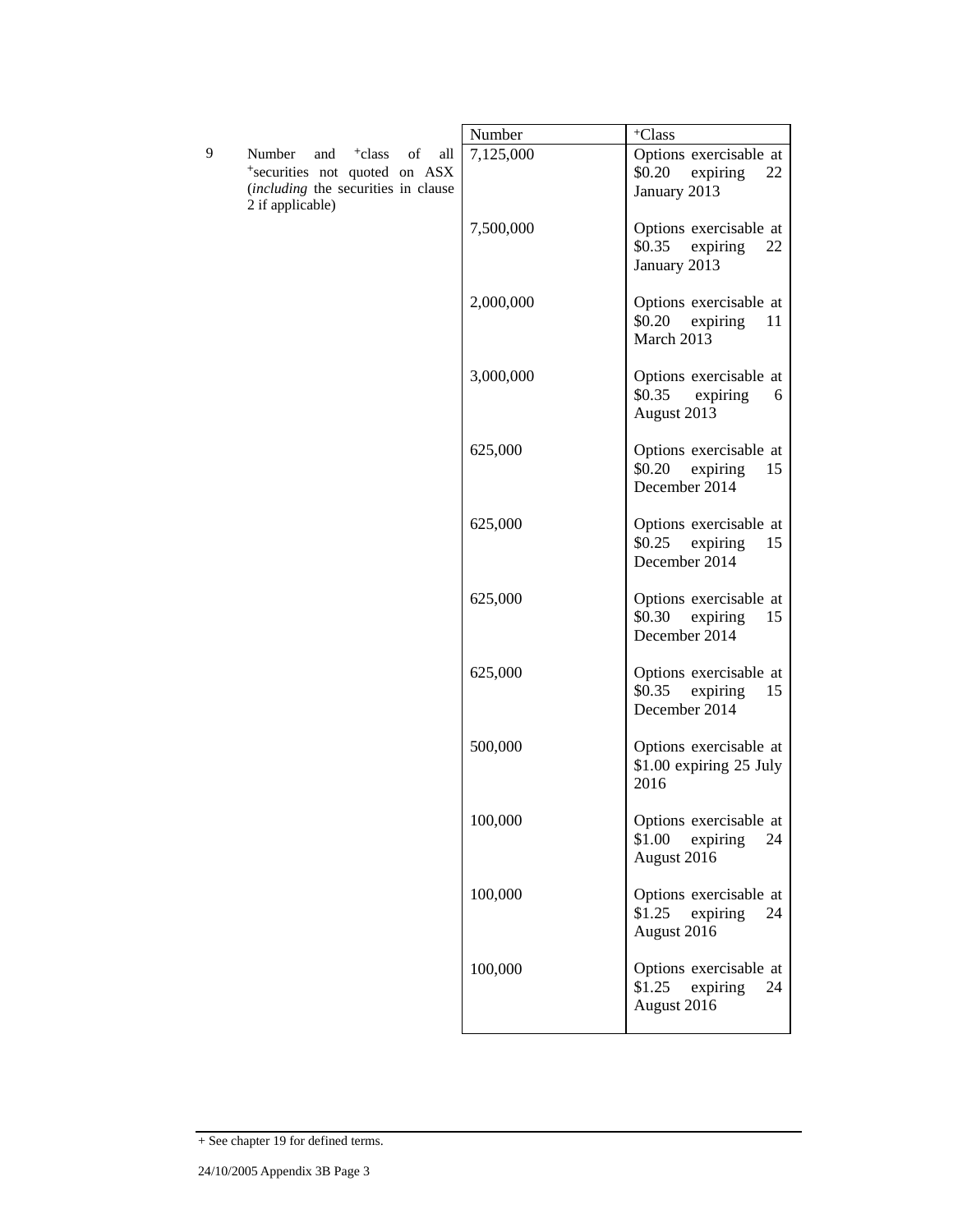10 Dividend policy (in the case of a trust, distribution policy) on the increased capital (interests)

# N/A

## **Part 2 - Bonus issue or pro rata issue**

| 11  | Is<br>security<br>holder<br>approval<br>required?                                                                                                                                                                                                        |  |
|-----|----------------------------------------------------------------------------------------------------------------------------------------------------------------------------------------------------------------------------------------------------------|--|
| 12  | Is the issue renounceable or non-<br>renounceable?                                                                                                                                                                                                       |  |
| 13  | Ratio in which the <sup>+</sup> securities will<br>be offered                                                                                                                                                                                            |  |
| 14  | <sup>+</sup> Class of <sup>+</sup> securities to which the<br>offer relates                                                                                                                                                                              |  |
| 15  | <sup>+</sup> Record<br>date<br>determine<br>to<br>entitlements                                                                                                                                                                                           |  |
| 16  | Will holdings on different registers<br>(or subregisters) be aggregated for<br>calculating entitlements?                                                                                                                                                 |  |
| 17  | Policy for deciding entitlements in<br>relation to fractions                                                                                                                                                                                             |  |
| 18  | Names of countries in which the<br>entity has <sup>+</sup> security holders who<br>will not<br>be<br>sent<br>new issue<br>documents<br>Note: Security holders must be told how their<br>entitlements are to be dealt with.<br>Cross reference: rule 7.7. |  |
| 19  | Closing<br>date for<br>receipt<br>of<br>acceptances or renunciations                                                                                                                                                                                     |  |
| 20  | Names of any underwriters                                                                                                                                                                                                                                |  |
| 21. | Amount of any underwriting fee or<br>commission                                                                                                                                                                                                          |  |
| 22  | Names of any brokers to the issue                                                                                                                                                                                                                        |  |
| 23  | Fee or commission payable to the<br>broker to the issue                                                                                                                                                                                                  |  |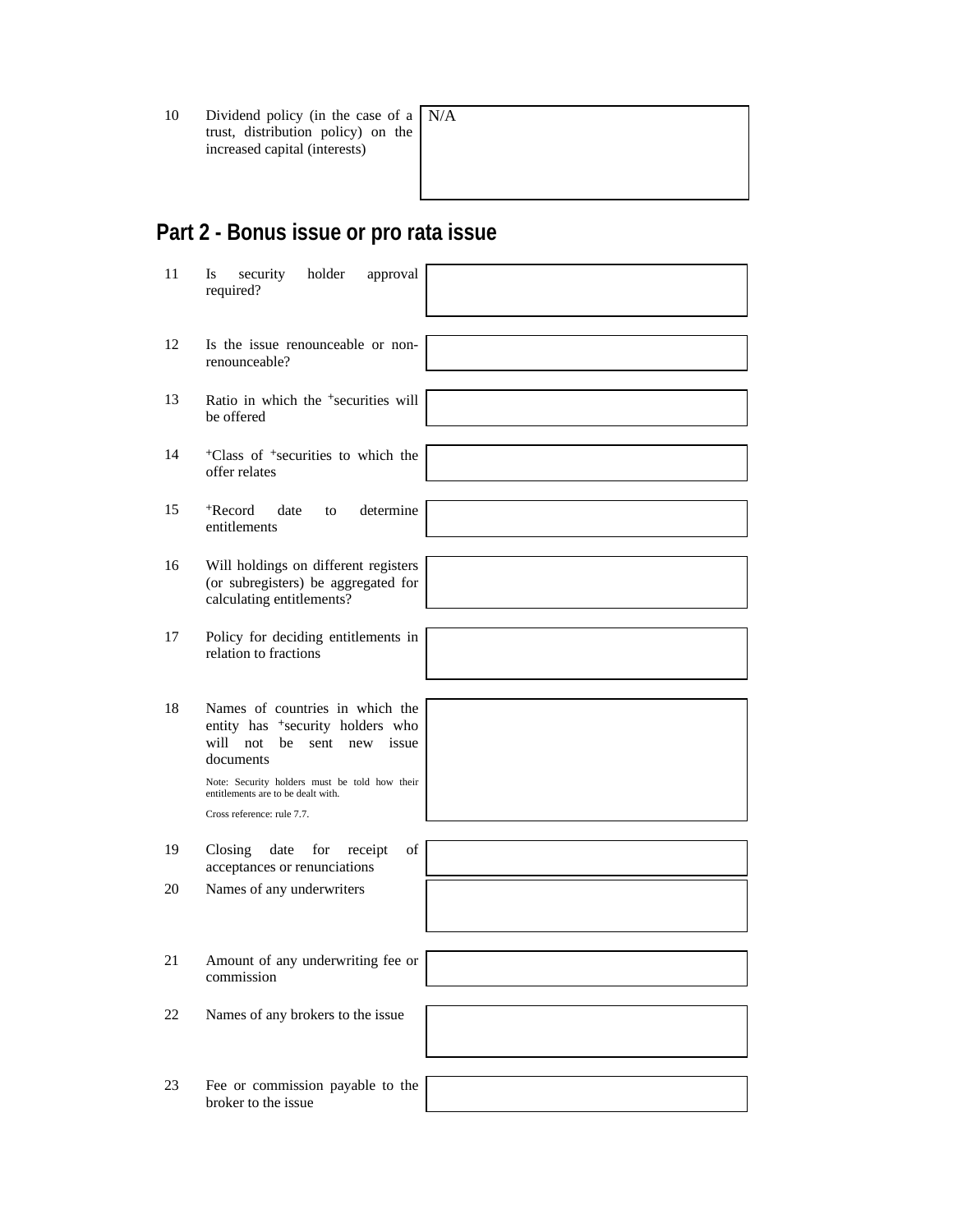+ See chapter 19 for defined terms.

- 24 Amount of any handling fee payable to brokers who lodge acceptances or renunciations on behalf of <sup>+</sup>security holders
- 25 If the issue is contingent on <sup>+</sup>security holders' approval, the date of the meeting
- 26 Date entitlement and acceptance form and prospectus or Product Disclosure Statement will be sent to persons entitled
- 27 If the entity has issued options, and the terms entitle option holders to participate on exercise, the date on which notices will be sent to option holders
- 28 Date rights trading will begin (if applicable)
- 29 Date rights trading will end (if applicable)
- 30 How do <sup>+</sup>security holders sell their entitlements *in full* through a broker?
- 31 How do <sup>+</sup>security holders sell *part* of their entitlements through a broker and accept for the balance?
- 32 How do <sup>+</sup>security holders dispose of their entitlements (except by sale through a broker)?

33 +Despatch date



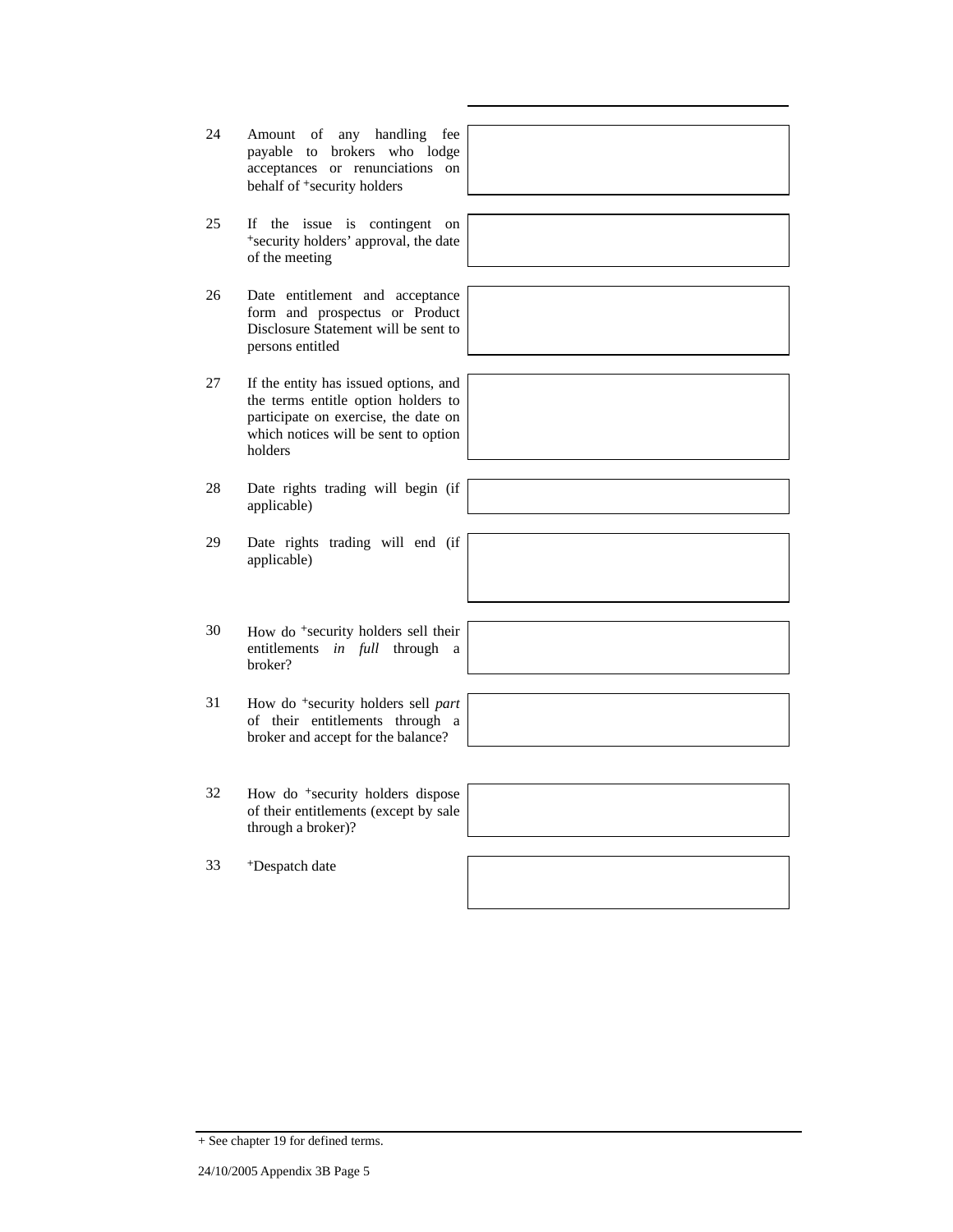## **Part 3 - Quotation of securities**

*You need only complete this section if you are applying for quotation of securities* 



## **Entities that have ticked box 34(a)**

## **Additional securities forming a new class of securities**

*Tick to indicate you are providing the information or documents*

| 35                                  |  | If the $\pm$ securities are $\pm$ equity securities, the names of the 20 largest holders of the<br>additional <sup>+</sup> securities, and the number and percentage of additional <sup>+</sup> securities held by<br>those holders                                               |  |  |
|-------------------------------------|--|-----------------------------------------------------------------------------------------------------------------------------------------------------------------------------------------------------------------------------------------------------------------------------------|--|--|
| 36                                  |  | If the <sup>+</sup> securities are <sup>+</sup> equity securities, a distribution schedule of the additional<br>*securities setting out the number of holders in the categories<br>$1 - 1,000$<br>$1,001 - 5,000$<br>$5,001 - 10,000$<br>$10,001 - 100,000$<br>$100,001$ and over |  |  |
| 37                                  |  | A copy of any trust deed for the additional <sup>+</sup> securities                                                                                                                                                                                                               |  |  |
| Entities that have ticked box 34(b) |  |                                                                                                                                                                                                                                                                                   |  |  |

| 38 | Number of securities for which<br><sup>+</sup> quotation is sought |  |  |
|----|--------------------------------------------------------------------|--|--|
| 39 | Class of <sup>+</sup> securities for which<br>quotation is sought  |  |  |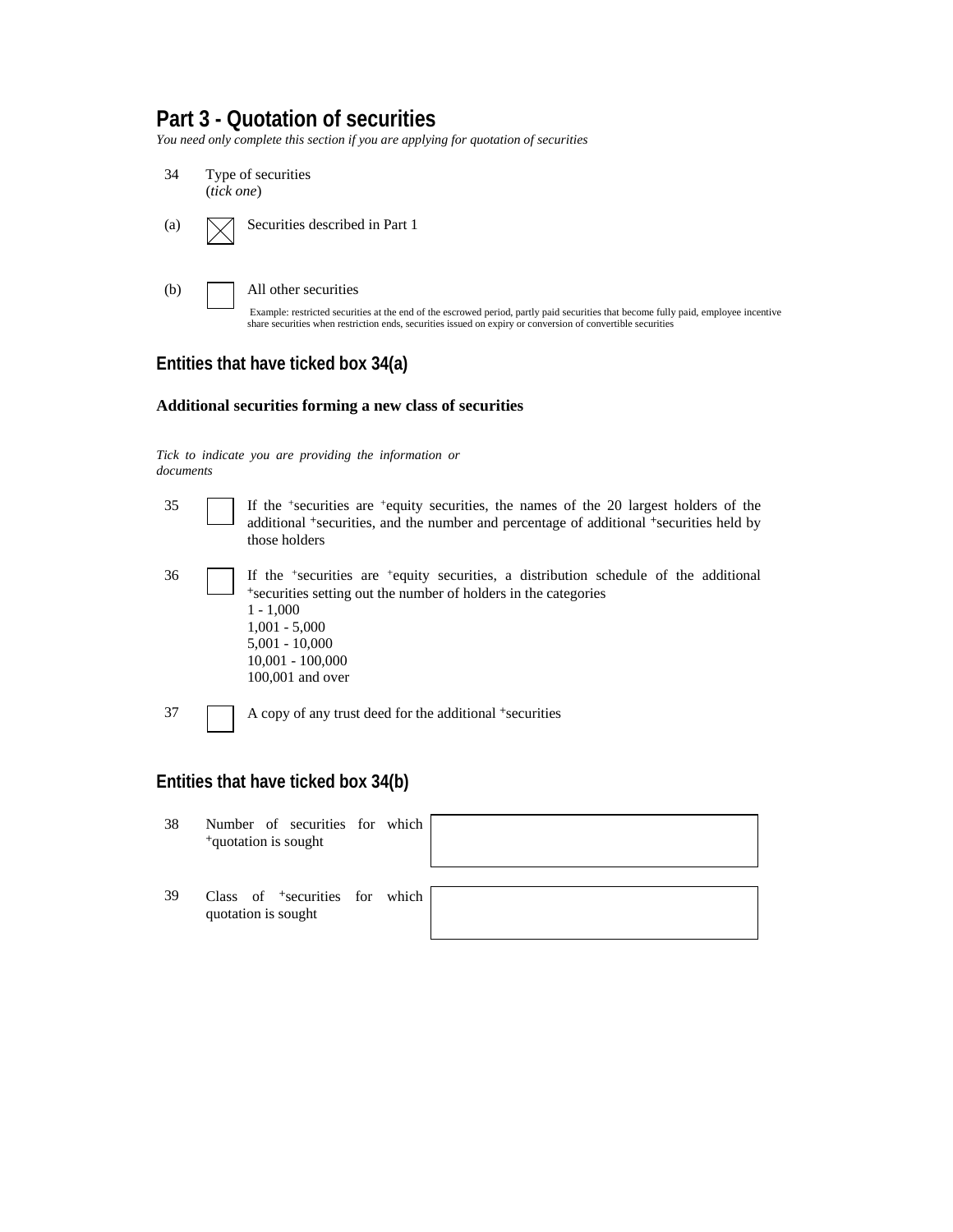40 Do the <sup>+</sup>securities rank equally in all respects from the date of allotment with an existing +class of quoted <sup>+</sup>securities?

> If the additional securities do not rank equally, please state:

- the date from which they do
- the extent to which they participate for the next dividend, (in the case of a trust, distribution) or interest payment
- the extent to which they do not rank equally, other than in relation to the next dividend, distribution or interest payment
- 41 Reason for request for quotation now

Example: In the case of restricted securities, end of restriction period

(if issued upon conversion of another security, clearly identify that other security)

|    |                                                                                                                                  | Number | <sup>+</sup> Class |
|----|----------------------------------------------------------------------------------------------------------------------------------|--------|--------------------|
| 42 | Number and <sup>+</sup> class of all <sup>+</sup> securities<br>quoted on ASX ( <i>including</i> the<br>securities in clause 38) |        |                    |
|    |                                                                                                                                  |        |                    |

#### **Quotation agreement**

- 1 +Quotation of our additional +securities is in ASX's absolute discretion. ASX may quote the +securities on any conditions it decides.
- 2 We warrant the following to ASX.
	- The issue of the +securities to be quoted complies with the law and is not for an illegal purpose.
	- There is no reason why those +securities should not be granted +quotation.
	- An offer of the <sup>+</sup>securities for sale within 12 months after their issue will not require disclosure under section 707(3) or section 1012C(6) of the Corporations Act.

Note: An entity may need to obtain appropriate warranties from subscribers for the securities in order to be able to give this warranty

 Section 724 or section 1016E of the Corporations Act does not apply to any applications received by us in relation to any +securities to be quoted and

<sup>+</sup> See chapter 19 for defined terms.